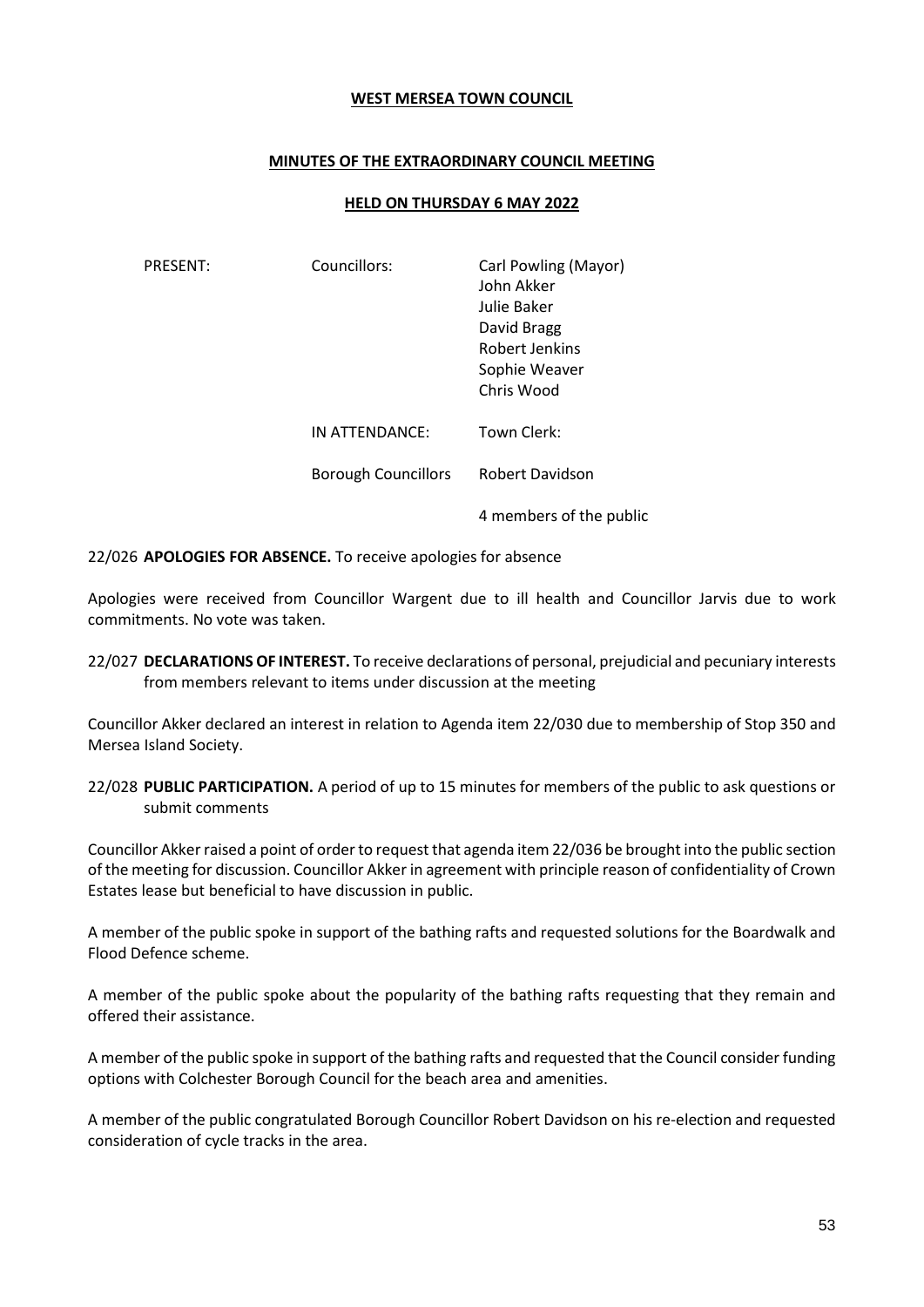Councillor Robert Davidson thanked the public for their support. Essex County Council Highways previously investigated a cycle path from Mersea to Colchester, but ran into issues with purchasing the land required. This is something than can be explored with ECC Highways as they need to take the lead. Councillor Davidson recommended that the Town Council write to CBC Chief Executive to highlight that tourism is important to West Mersea and Colchester and request that CBC contribute to tourism on Mersea. It would be beneficial to reinstate the Waterside Committee as it shouldn't fall on West Mersea to fund amenities.

Councillor Powling advised that the Old City Floodgate Group had been dissolved, which has resulted in ECC giving 3 options for the Flood Defence scheme for residents to consider.

# 22/029 CONFIRMATION OF PREVIOUS MINUTES. To confirm Minutes of the Council Meeting of 7<sup>th</sup> April 2022

Councillor Akker requested amendment to previous minutes to correct sentence under 22/004, Borough and County Councillor John Jowers' report to: *"The full Colchester Borough Council had opposed a new Nuclear Power Station at Bradwell."*

# **It was RESOLVED that the MINUTES of the Council meeting held on 17th March 2022, with the recommended amendment be confirmed as a true record of the meeting.**

22/030 **PLANNING APPLICATIONS.** To consider Planning Application received

(a) 22 0788

Replace conservatory roof and doors to a flat roof with a glazed lantern and new rear doors. 11 Firs Chase, West Mersea.

## **It was RESOLVED that CONSENT be granted in respect of this application.**

(b) 22 0841

Application to remove condition 3 attached to appeal decision PF3/1805A/42/2 with respect to planning application WM/55/65 to allow for the indoor and outdoor bowling greens to be used at the same time. West Mersea Bowls Club, Colchester Road, West Mersea.

## **It was RESOLVED that CONSENT be granted in respect of this application.**

(c) 21 2723

Application for removal of variation of conditions 2 for the inclusion of a rear walkway and alterations to the approved fence to northern boundary, following grant of planning permission 20 1920. Revised description. Dukes Seafood, Coast Road, West Mersea.

## **It was resolved that the Council do not wish to comment on this application.**

(d) 22 0811

Proposed rear extension. 28 Kingsland Road, West Mersea.

## **It was RESOLVED that CONSENT be granted in respect of this application.**

(e) 22 0863

Erection of a crop store attached to existing grain store, including extension to existing concrete hardstanding and formation of grassed bund. Maydays Farm, Haycocks Lane, West Mersea.

## **It was RESOLVED that CONSENT be granted in respect of this application.**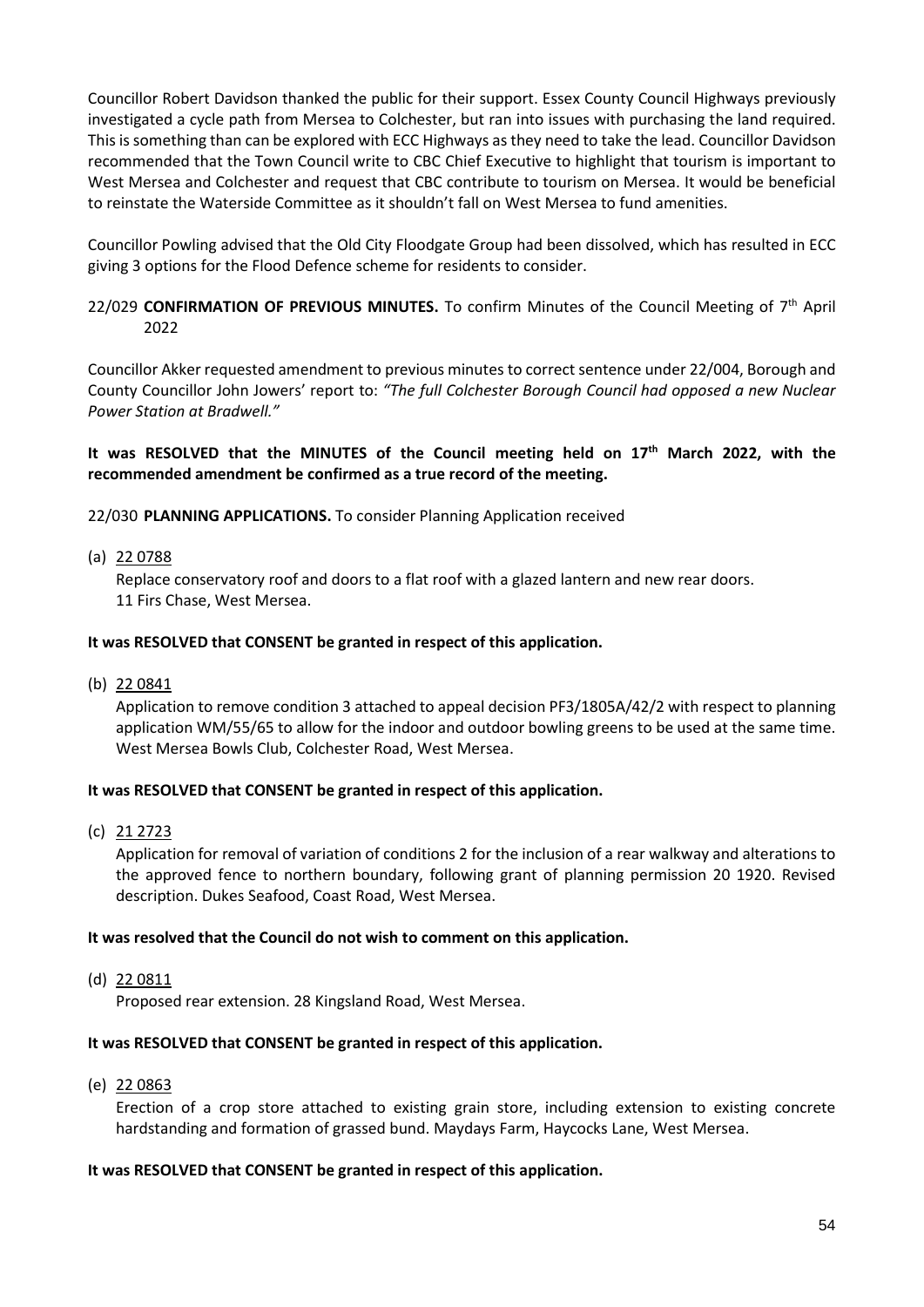# (f) 22 0880

Proposed single storey rear extension, first floor rear dormer, new front porch, internal reconfigurations, and additional dropped kerbs (revised description). 44 Melrose Road, West Mersea.

## **It was RESOLVED that CONSENT be granted in respect of this application.**

(g) 22 0882

Replacement of an existing boundary fence. 3 Firs Chase, West Mersea.

## **It was resolved that the Council do not wish to comment on this application.**

(h) 22 0891

Alterations, single and two storey extension to the existing building (resubmission of 21 2625). 6 High Street, West Mersea.

#### **It was RESOLVED that CONSENT be granted in respect of this application.**

(i) 22 0907

Construction of new garage/workshop and gym on land adjacent. 7 Waldegraves Lane, West Mersea.

## **It was RESOLVED that CONSENT be granted in respect of this application.**

(j) 22 0505

First floor extension, front single storey veranda extension and external alterations. Revised drawings. 56 Kingsland Road, West Mersea.

## **It was RESOLVED to OPPOSE this application on the basis that it contradicts the emerging Neighbourhood Plan Policy WM7.**

(k) 22 0913

Application variation of condition 2 (approved drawings) following grant of planning permission 20 2567. 56 Yorick Road, West Mersea.

## **It was RESOLVED that CONSENT be granted in respect of this application.**

## 22/031 **PLANNING DECISIONS.** To receive notification of Planning Decisions

#### Applications passed

(a) 220184

Construction of a single storey flat roofed rear extension and carrying out a loft conversion. 23 East Road, West Mersea.

(b) 22 0615

Rear extension. Resubmission of 21 3450. 30 Mersea Avenue, West Mersea.

(c) 22 0499

Front and rear extensions. 7 King Charles Road, West Mersea.